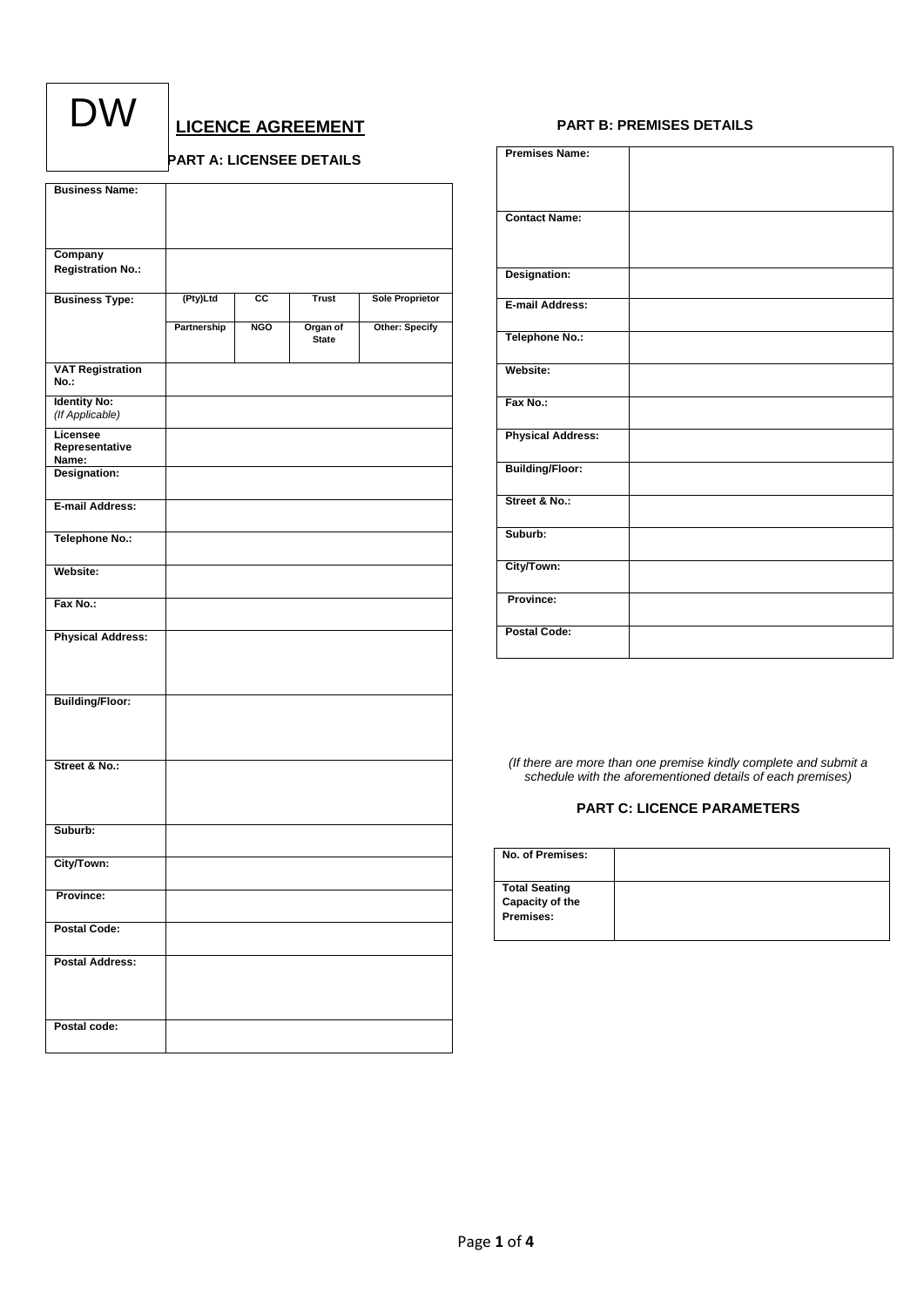## **PART D: LICENCE DETAILS**

#### **1. TYPE OF LICENCE:**

1.1 This licence is a **DW TYPE LICENCE**.

#### **2. GRANT OF LICENCE:**

- 2.1 SAMRO, subject to the Licensee complying with the terms of the Agreement, grants the Licensee a Licence to Perform, or permit to be performed, any of the Works of Music for the time being in SAMRO's Repertoire, at the Premises.
- 2.2 The Licence is a 'blanket licence'. The Licensee is therefore entitled to, at the Premises and during the period that the Agreement is in force, perform any of the Works of Music in SAMRO's Repertoire. The licence fee is payable irrespective of whether the Licensee elects to Perform SAMRO's Repertoire or not.

#### **3. COMMENCEMENT DATE:**

3.1 This Licence will commence on the 1st day of **2021\_**\_\_. ("Commencement Date")

### **4. PAYMENT OF LICENCE FEE:**

- 4.1 In consideration for the Licence Granted to the Licensee, the Licensee must pay to SAMRO an annual Licence Fee calculated in accordance with the SAMRO **Tariff DW**, as amended from time to time ("Licence Fee").
- 4.2 The Licence Fee is payable annually, in advance, within 30 days (including weekends and public holidays) of the date of invoice.
- 4.3 The Licence Fee is based on the information provided by the Licensee. The licensee warrants that all information provided to SAMRO is true, correct and up to date.
- 4.4 SAMRO may amend the Tariff and Licence Fee payable, with 3 (three) months' prior written notice of any such amendment to the Licensee.
- 4.5 The Licensee is liable for payment of the amended Licence Fee from the date that the amended Tariff becomes effective.
- 4.6 If any increased Licence Fee becomes payable as a result of a change in the manner and extent of the Performance or usage of SAMRO's Repertoire, the Licensee must forthwith pay the proper proportion of such increased fee from the date of such change in the manner or extent of Performance of music.
- 4.7 If the amended Licence Fee is less than that which the Licensee previously paid, the pro-rata balance in respect thereof will be set off as a credit against the Licence Fee payable for the next ensuing year or, at the Licensee's option, refunded.
- 4.8 SAMRO will have the right, at any time during the subsistence of the Agreement, to reassess and check the Licence Fee payable by the Licensee and the parameters upon which the Licence Fee is payable.

#### **5. DURATION, COMMENCEMENT AND PLACE**

- 5.1 The Licence will commence on the Commencement Date.
- 5.2 The Licence will continue in force for an indefinite period or until terminated by either Party in accordance with clause 16 below.
- 5.3 This Agreement is deemed to be concluded at SAMRO's physical address recorded herein above.

#### **PART E: SAMRO TARIFF**

#### **6. SCOPE OF TARIFF**

6.1 The **DW Tariff** applies to the performance of background music in waiting rooms and reception areas. Date:

#### **7. LICENCE FEES AND DEFINITIONS**

- 7.1 The Licence Fee is calculated by reference to: the Seating Capacity of the rooms in which music is performed.
- 7.2 **"Performance**" includes performance by means of a disc player, tape machine, other devices for playing musical works, and includes performance by means of a radio and/or television set or diffusion loudspeakers, Whether or not the apparatus is owned by the employer or employee(s).
- 7.3 **"Seating Capacity"** refers not only to the seats in the waiting rooms or areas, but also to chairs in any other areas in which music is audible.
- 7.4 The Licence Fee payable will be calculated based on the following amounts:
- 7.4.1 **An amount of R403.70 fee Seating Capacity for up to 10 persons per annum; and**
- 7.4.2 **An amount of R51.47 fee for each additional seat per annum.**

(This agreement consists of Part A, B, C, D, E, F and G Please see overleaf)

#### **PART F: SIGNATORIES**

**FOR AND ON BEHALF OF THE LICENSEE:** 

### **SIGNATURE:**

Who warrants that he/she is duly authorised to sign this Agreement and is fully aware of the stipulations contained herein.

| Name:        |  |
|--------------|--|
|              |  |
| Designation: |  |
|              |  |
| Date:        |  |
|              |  |

#### **FOR AND ON BEHALF OF SAMRO:**

#### **SIGNATURE:**

Who warrants that he/she is duly authorised to sign this Agreement and is fully aware of the stipulations contained herein.

| Name:        |  |
|--------------|--|
| Designation: |  |
|              |  |
| Date:        |  |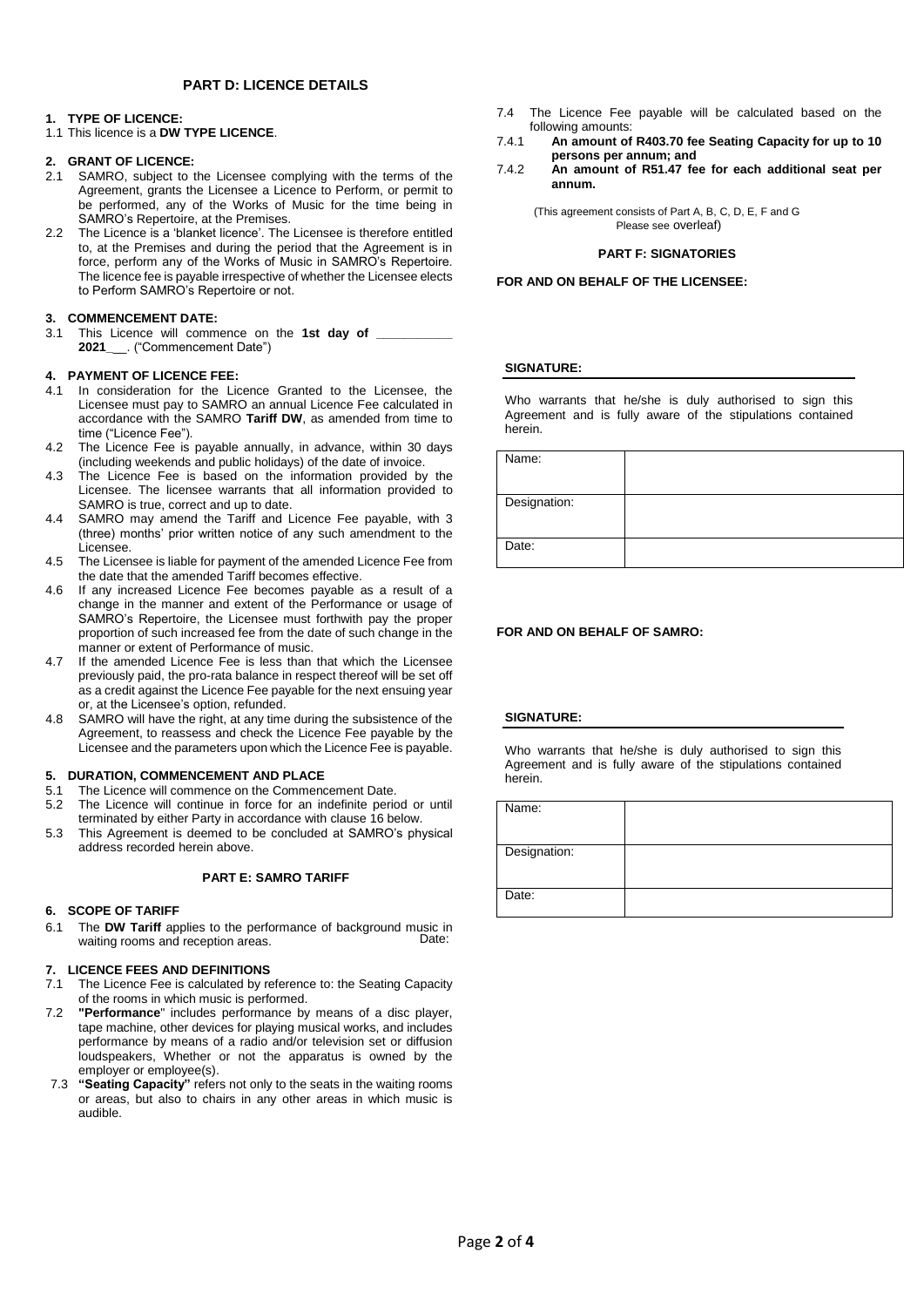#### **PART G: GENERAL LICENCE CONDITIONS**

# **8. CRIMINAL OFFENCES**

8.1 The Licensee acknowledges that the use of SAMRO's Repertoire without the required Licence constitutes an infringement of copyright and is an offence in terms of the Copyright Act 98 of 1978, punishable by a fine and/or imprisonment.

# **9. DEFINITIONS**

9.1 In these Licence Conditions:<br>9.1.1 "Affiliated Society/ies"

- 9.1.1 "Affiliated Society/ies" means any persons that are Collecting Societies (or which<br>perform a role similar to Collecting Societies) in jurisdictions outside South Africa with<br>which SAMRO is for the time being affiliat SAMRO's website and is amended from time to time.
- 9.1.2 **"Collecting Society/ies"** means a society for the protection of intellectual property or collection of royalties and similar consideration for the use of any intellectual property rights in any jurisdiction(s) in the World (including any 'collecting society' established
- under the Copyright Act 98 of 1978, as amended). 9.1.3 **"Day"** unless otherwise indicated means business days excluding weekend and public holidays.
- 9.1.4 **"General Amendment"** means an amendment made by SAMRO, from time to time, to these Licence Conditions, on notice to the Licensee. 9.1.5 **"Licence Conditions"** means the licence terms and conditions contained in this
- document, as amended from time to time in accordance with this Agreement.
- 9.1.6 **"Licence Year"** means a period of 12 (twelve) calendar months commencing on the Validity Date or any anniversary of the Validity Date during the subsistence of the Agreement.
- 9.1.7 **"Members"** means the companies, organisations, persons and entities who are, during the term of the Agreement, members of SAMRO (including the members of the Affiliated<br>Societies), and who have licensed, assigned and/or mandated the licensing of the<br>Performance of Works of Music owned and/or controlled by Affiliated Societies, as the case may be.
- 9.1.8 **"Party'** and/or **"Parties"** shall mean either of the parties to this Agreement and/or both of
- the Parties as the case may be.<br>9.1.9 **"Performance**" has the meaning ascribed to it in the Copyright Act 98 of 1978, as<br>amended from time to time, and the words **"Perform"** and **"Performed"** and<br>**"Performing"** will have t
- 9.1.10 **"Personal Information"** has the meaning ascribed to it in the Protection of Personal Information Act 4 of 2013, as amended from time to time.
- 9.1.11 **"Premises"** shall mean the premises listed herein and in any related schedule, as updated by the Licensee from time-to-time. 9.1.12 **"SAMRO's Repertoire"** and/or **"Repertoire"**, means all Works of Music of SAMRO's
- Members in respect of which SAMRO holds rights of Performance, including the Works of Music of the Members of the Affiliated Societies. A list of all SAMRO's Members, as updated from time to time, is available on SAMRO's website.
- 9.1.13 **"Tariff Amendment"** means an amendment made by SAMRO, from time to time, to the Tariff applicable to this Licence, on notice to the Licensee. 9.1.14 **"Territory"** means the Republic of South Africa, the Kingdom of Lesotho, the Kingdom of
- Swaziland and any other jurisdiction in which SAMRO is operational from time to time directly and not through an Affiliated Society.
- 9.1.15 **"Work of Music"** means the whole or a part of a musical work or of a musical work in combination with lyrics, words or any other literary work written for the purpose of
- accompanying the music, such as a song. 9.1.16 In this document all references to natural persons shall also refer to juristic persons and vice versa.

# **10. WARRANTIES**

- 10.1 SAMRO warrants that it has the necessary approvals, licences and authorities to grant the Licence. SAMRO, authorised by written deeds of assignment, controls in the Territory, amongst others, the performing rights in the Works of Music of its Members and of the Members of the Affiliated Societies.
- 10.1.1 The Licensee warrants that it will, for the duration of the Agreement, comply with all laws applicable to the performance of its obligations in terms of this Agreement. 10.1.2 The Licensee warrants that all information provided to SAMRO by the Licensee or on its
- behalf, is complete, true, correct and up to date.
- 10.1.3 If it appears that the Licensee is a non-existent entity, and/or have not been registered as a juristic person at the relevant registrar's office, as at the date of signature of this Licence Agreement the person accepting the licence conditions will be personally liable in terms of the Agreement, and will be bound by the terms and conditions thereof as if such person was referred to and incorporated in the Licence Agreement as the Licensee. . 10.1.4 No term or condition contained in this Licence Agreement shall be interpreted in such a
- way that it waives or deprives the Licensee of any rights which the Licensee may have in terms of any applicable laws or to avoid any obligation SAMRO has in terms of any applicable laws or to set aside or override the effect of any provision of such laws or to authorise or do anything that is unlawful in terms of any law.

## **11. CONDITIONS**

- If the Premises are temporarily or permanently used for any Performances or entertainment different in number or type from those forming the basis upon which this licence has been<br>granted to the Licensee by SAMRO, the licence granted in terms of the Agreement will not<br>extend to or be deemed to authorise such di
- 11.2 Without limiting the generality of clause 11.1 above, the Licence will not extend to or authorise:
- 11.2.1 the Performance in their entirety of oratorios and other choral works or of excerpts therefrom which excerpts are of more than 20 minutes duration;
- 11.2.2 the Performance of ballets, or dramatico-musical works such as operas, musical plays, revues or pantomimes in so far as they consist of material written expressly therefor;
- 11.2.3 the Performance of any excerpt from any Work of Music if accompanied by dramatic action, dumb show, costume, scenic accessories, or other visual representation of the same work;
- 11.2.4 the Performance of any Work of Music accompanied by any words other than those (if any) published or otherwise associated therewith by the copyright owner; any such work in any altered or rearranged form, or with such costume or action as to produce parodied or burlesque effects; or any such work adapted to a dramatic form;
- 11.2.5 the Performance (except by means of duly authorised records and/or radio or television receiving sets) of vocal excerpts from dramatico-musical works as aforesaid if the right of
- such Performance is forbidden or reserved by the copyright owner; 11.2.6 the Performance of Works of Music from beyond the boundaries of the Premises; and/or 11.2.7 the recording of any Work of Music or any portion thereof. **12. ENTRY UPON THE PREMISES**

12. ENTRY UPON THE PREMISES<br>12.1 The Licensee must allow representatives of SAMRO to inspect the Premises, at any time during office hours, for the purposes of checking the particulars upon which the Licence Fee payable by You is assessed, as well as Your compliance with these Licence Conditions.

**13. LICENCE FEE PARAMETERS**<br>13.1 The Licensee must within 30 days of the last day of each Licence Year, for purposes of<br>calculating the Licence Fee payable, provide SAMRO with a Licence Parameter Return ( available on the SAMRO website), indicating any and all changes to the licence parameters set out in this Agreement

## **14. FAILURE TO MEET REPORTING OBLIGATIONS**

- 14.1 Should the Licensee fail to furnish the Licence Parameter Return referred to in clause 13.1 above within the required time period, SAMRO will be entitled to invoice the Licensee based
- on the licence parameters upon which the preceding invoice was based.<br>14.2 The provisions of clauses 14.1 do not absolve the Licensee of its obligation to provide<br>SAMRO with its amended and correct Licence Parameter Return precluded from demanding delivery of the said returns.
- 14.3 In the event that the Licence Fee payable based on the Licence Parameter Return is greater<br>than the Licence Fee payable in terms of clause 13.1, the Licensee will be liable for the<br>difference between the two amounts,

# **15. MUSIC USAGE RETURN**

- 15.1 The Licensee must, for the duration of the Agreement and on a quarterly basis, submit to SAMRO the following information regarding each and every Work of Music Performed at the Premises: the name of the Work of Music; the name(s) of each composer; the name(s) of the arranger; the name(s) of the performer; the name(s) of the publisher; and the number of times each Work of Music was Performed.
- 15.2 The Information must be delivered to SAMRO by way of post and/or e-mail, within 30 (thirty) days (including weekends and public holidays) of the last day of each quarter. 15.3 The Information must be recorded on a music Usage Return Form which is available from
- SAMRO in electronic form.
- 15.4 Each Music Usage Return must be signed by the Licensee.<br>15.5 SAMPO requires the information set out in clause 15.1 in org
- 15.5 SAMRO requires the information set out in clause 15.1 in order to allocate the funds it collects to its Members in accordance with its system of distribution. The Licensee acknowledges that failure to provide this information could result in SAMRO's Members not being remunerated for the Performance of their Works of Music.
- 15.6 In the event that the Licensee fails to provide SAMRO with the Music Usage Return, SAMRO may at its discretion secure the services of a third party to collate and prepare the Music Usage Return for the Licensee. The Licensee will be liable for all the costs associated with the collation and preparation of the Music Usage Return by such third party.
- 15.7 In view of the fact that this is a 'blanket licence', it is specifically recorded that the information required to be submitted by You in terms of this clause 15 does not in any way have a bearing on or relate to the quantum or calculation of the Licence Fee payable by the Licensee to SAMRO.

# **16. TERMINATION**

- Either Party may terminate the Agreement and in so doing terminate the licence granted to the Licensee providing the other with 3 (three) months' prior written notice.
- 16.2 In the event that the Licence Agreement is terminated in accordance with 16.1, the Licensee will remain liable for any and all amounts payable to SAMRO for the licence up to and
- including the date of termination of the Agreement. 16.3 Upon the termination of this contract by either Party, the Licensee will no longer have the authority to Perform SAMRO's Repertoire.

#### **17. CHANGE IN LICENCE PARAMETERS**

- 17.1 Notwithstanding, and in addition to, Your obligation to provide SAMRO with Music Usage<br>Returns, and for purposes of allowing SAMRO to adjust the Licence Fee payable by You,<br>You must also notify SAMRO in writing of any
- 
- 
- 17.1.3 trading name(s) of the Licensees business and/or the Premises; and 17.1.4 the date of any of the changes referred to in this clause 13.
- 17.2 This notice must be given in writing to SAMRO and sent by registered post and/or email within 14 (fourteen) days of such change.
- 17.3 The Licensee acknowledges if it fails to furnish SAMRO with the information set out in clause 17, will have a detrimental effect on SAMRO's Members, resulting in SAMRO's Members

#### not receiving the compensation to which they are entitled. **18. TARIFF AMENDMENTS**

- 18.1 Subject to your right to terminate this Agreement, provided for in clause 16 above, SAMRO
- may at its own discretion amend its Tariff at any time. 18.2 Any Tariff Amendment will take effect 3 (three) months after the date upon which SAMRO
- notifies the Licensee of such the amendment to the Tariff. 18.3 You must, within 14 (fourteen) days of being requested in writing to do so, furnish SAMRO with any and all information required for the assessment of Licence Fees payable by virtue of any Tariff Amendment.
- 18.4 SAMRO reserves the right to make such variations in this tariff as it considers appropriate when licensing premises or performances which, in its opinion, do not fall within the scope of this tariff.

#### **19. GENERAL AMENDMENTS**

- 19.1 Subject to your right to terminate this Agreement provided for in clause 16 above, SAMRO may at its own discretion, amend the terms upon which this Licence is granted at any time.
- 19.2 The Licensee agrees to be bound by any and all General Amendments from the date specified in the General Amendment Notice.
- 19.3 SAMRO may, at its own discretion, amend any errors which are self-evident errors including but without limitation spelling, punctuation, reference, grammar or similar or any other defect that does not materially affect the meaning and intent of this Licence Agreement.

# **20. CONSUMER PRICE INDEX ADJUSTMENTS**

- 20.1 The Licence Fee payable by the Licensee will be adjusted automatically each year, on 1 July, in accordance with the official Consumer Price Index (CPI) as published by Statistics South Africa.
- 20.2 The notice periods provided for in clause 18 above in respect of Tariff Amendments will not apply to amendments to the tariffs relating to CPI adjustments. **21. VALUE ADDED TAX**

## 21.1 The Licensee must pay to SAMRO, in addition to the Licence Fee due under any Tariff, a

sum in respect of Value Added Tax calculated at the relevant statutory rate in respect of such Licence Fee. 21.2 SAMRO will provide the Licensee with an Original Tax Invoice in relation to the fee payable.

**22. INTEREST ON OVERDUE AMOUNTS**<br>**22. INTEREST ON OVERDUE AMOUNTS**<br>22.1 Any Licence Fos. which is

- 22.1 Any Licence Fee which is payable and remains unpaid for a period in excess of 30 (thirty) days from the date of the invoice, will attract interest at the current legal rate, calculated in accordance with the interest rate prescribed by the Minister of Justice in accordance with the Prescribed Rate of Interest Act 55 of 1975, as amended.
- 22.2 Such interest will be calculated monthly in advance and is payable by the Licensee to